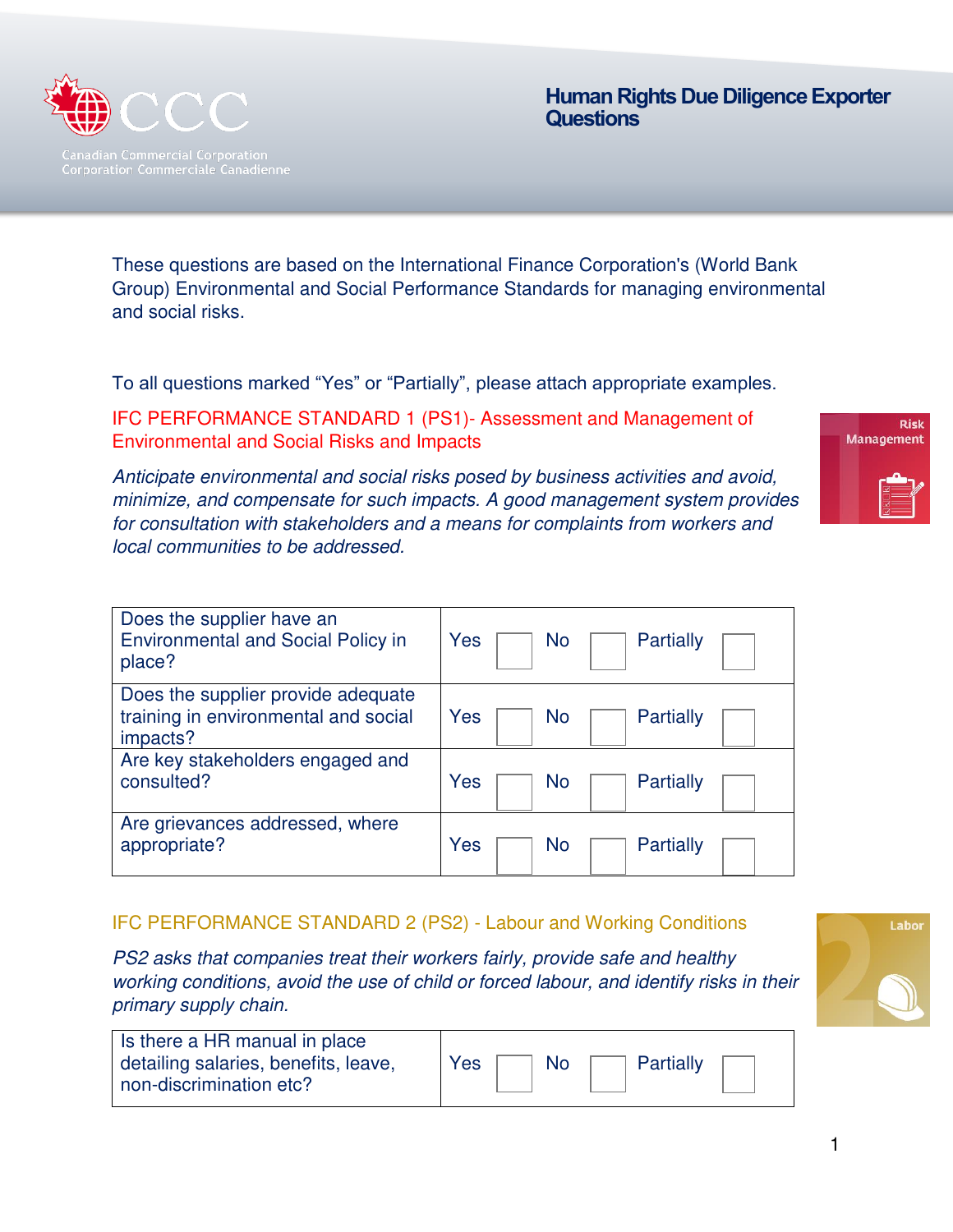| Does the project comply with national<br>employment and labour laws?                                                                                                                                                                                                                         | Yes<br><b>No</b><br>Partially |
|----------------------------------------------------------------------------------------------------------------------------------------------------------------------------------------------------------------------------------------------------------------------------------------------|-------------------------------|
| Are there processes in place to<br>establish, maintain and improve the<br>worker-management relationship?                                                                                                                                                                                    | Yes<br><b>No</b><br>Partially |
| Are there measures to protect<br>workers, including vulnerable<br>categories of workers such as,<br>migrant workers, workers engaged by<br>third parties, and workers in the<br>client's supply chain?                                                                                       | Yes<br><b>No</b><br>Partially |
| Are migrant workers recruited directly<br>or through third-party agencies?<br>If through third-party agencies, does<br>the company vet the processes of<br>any third-party agencies that it hires<br>from to ensure compliance with<br>human rights including labour and<br>employment laws? | Yes<br>No                     |
| Do migrant workers have conditions<br>attached to their employment that<br>would prevent them from leaving<br>freely their employment at a time of<br>their choosing?                                                                                                                        | Yes<br>Partially<br>No        |
| Is there a risk of forced labour or<br>child labour?                                                                                                                                                                                                                                         | Yes<br><b>No</b><br>Partially |
| Are there occupational health and<br>safety training and practices onsite?                                                                                                                                                                                                                   | Yes<br><b>No</b><br>Partially |

IFC PERFORMANCE STANDARD 3 (PS3) – Resource Efficiency and Pollution **Prevention** 

Industrial activity and urbanization can increase levels of pollution that may *threaten people's health and the* environment. PS3 guides companies to integrate practices and technologies that promote energy efficiency, use resources*—*including energy and water*—*sustainably, and reduce greenhouse gas emissions.

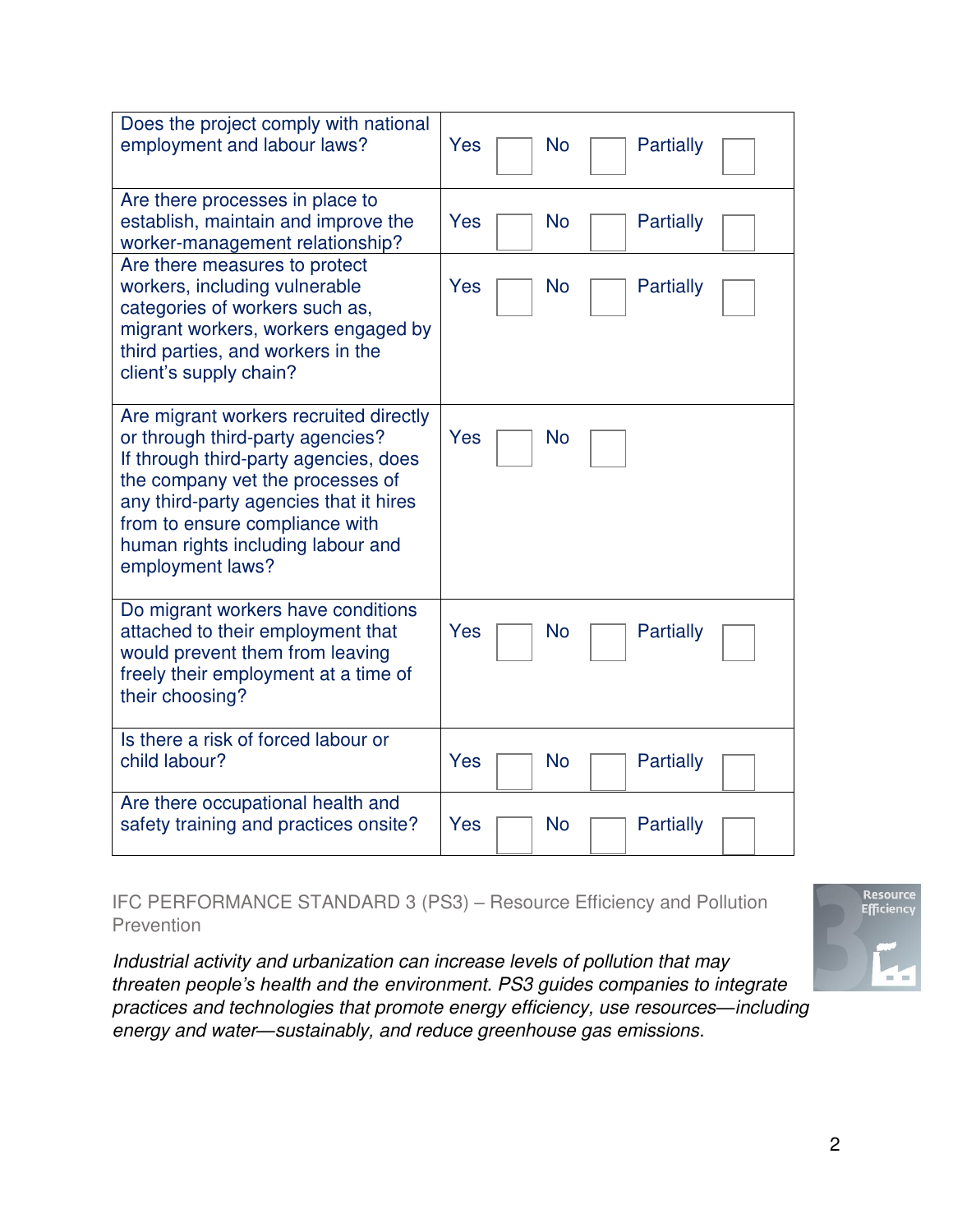| Are there procedures in place for<br>effective waste management?                                                                  | Yes<br><b>Partially</b><br><b>No</b> |
|-----------------------------------------------------------------------------------------------------------------------------------|--------------------------------------|
| Are pollutants monitored?                                                                                                         | Yes<br>Partially<br>No               |
| Are local standards and guidelines<br>identified and abided by in relation to<br>resource efficiency and pollution<br>prevention? | Yes<br>Partially<br><b>No</b>        |
| Are there procedures in place for<br>storage and handling of hazardous<br>materials?                                              | Yes<br>Partially<br><b>No</b>        |

## IFC PERFORMANCE STANDARD 4 (PS4) – Community Health Safety & Security

Infrastructure projects may expose local communities to increased risks and adverse impacts related to worksite accidents, hazardous materials, spread of diseases, or interactions with private security personnel. PS4 helps companies adopt responsible practices to reduce such risks including through emergency



preparedness and response, security force management, and design safety measures.

| Does the design safety of the<br>infrastructure project comply with<br>local and international standards?                           | Yes<br>Partially<br>No.              |
|-------------------------------------------------------------------------------------------------------------------------------------|--------------------------------------|
| Are there adequate measures in<br>place to address site safety<br>standards eg. traffic management,<br>transportation of materials? | Yes<br>Partially<br>No.              |
| Are there health risks or risk of<br>disease from activities on the site?                                                           | Yes<br><b>No</b><br><b>Partially</b> |
| Is there screening and training of<br>personnel?                                                                                    | Yes<br>Partially<br>No               |
| Are there potential risks or a high-risk<br>operating environment that may<br>involve a security response?                          | Yes<br>No<br>Partially               |
| Is there adequate safeguarding of<br>personnel and property that is carried                                                         |                                      |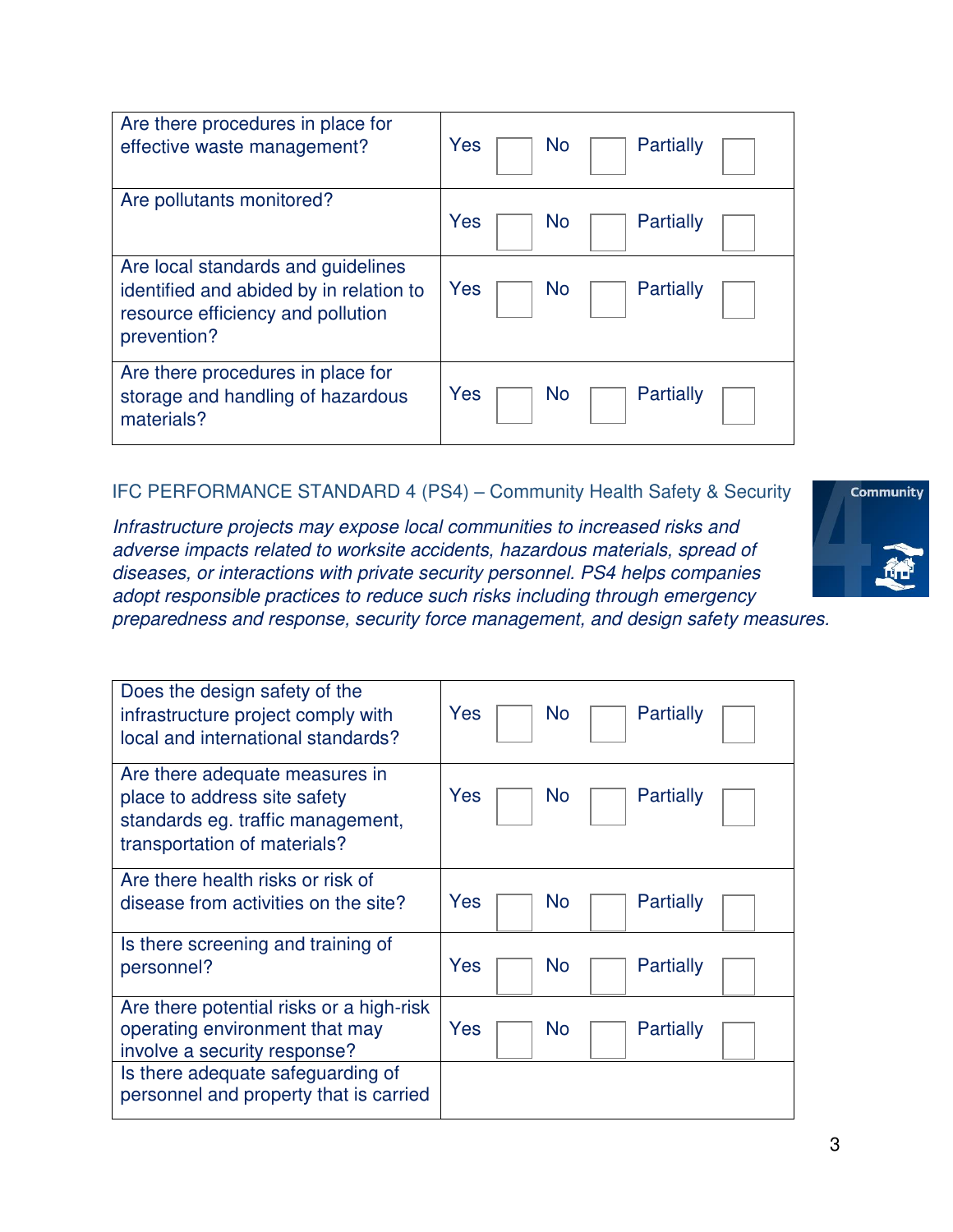| out in accordance with relevant  | Partially<br><b>Yes</b><br>No |
|----------------------------------|-------------------------------|
| human rights principles and in a |                               |
| manner that avoids or minimizes  |                               |
| risks to affected communities?   |                               |

### IFC PERFORMANCE STANDARD 5 (PS5) – Land resettlement

PS5 advises companies to avoid involuntary resettlement wherever possible and to minimize its impact on those displaced through mitigation measures such as fair compensation and improvements to and living conditions. Active community engagement throughout the process is essential.



| Does the company enter into a<br>Memorandum of Understanding<br>(MOU) with security contractors<br>(including state security services) on<br>the provision of security services,<br>including respect for human rights<br>and the use of force, such as the<br>standards enunciated in the<br><b>Voluntary Principles on Security and</b><br>Human Rights? | Yes<br>No              |
|------------------------------------------------------------------------------------------------------------------------------------------------------------------------------------------------------------------------------------------------------------------------------------------------------------------------------------------------------------|------------------------|
| Are there procedures to minimize                                                                                                                                                                                                                                                                                                                           | Yes                    |
| displacement through exploring                                                                                                                                                                                                                                                                                                                             | Partially              |
| alternative project designs?                                                                                                                                                                                                                                                                                                                               | No                     |
| Is there a risk that populations could                                                                                                                                                                                                                                                                                                                     | Yes                    |
| suffer a loss of physical property or                                                                                                                                                                                                                                                                                                                      | Partially              |
| livelihood?                                                                                                                                                                                                                                                                                                                                                | No                     |
| Is there a resettlement and<br>compensation process with the<br>appropriate level of disclosure,<br>consultation and informed<br>participation of those affected?                                                                                                                                                                                          | Yes<br>Partially<br>No |
| If there are displaced persons, are                                                                                                                                                                                                                                                                                                                        | Yes                    |
| there strategies to improve living                                                                                                                                                                                                                                                                                                                         | <b>Partially</b>       |
| conditions and livelihoods?                                                                                                                                                                                                                                                                                                                                | No                     |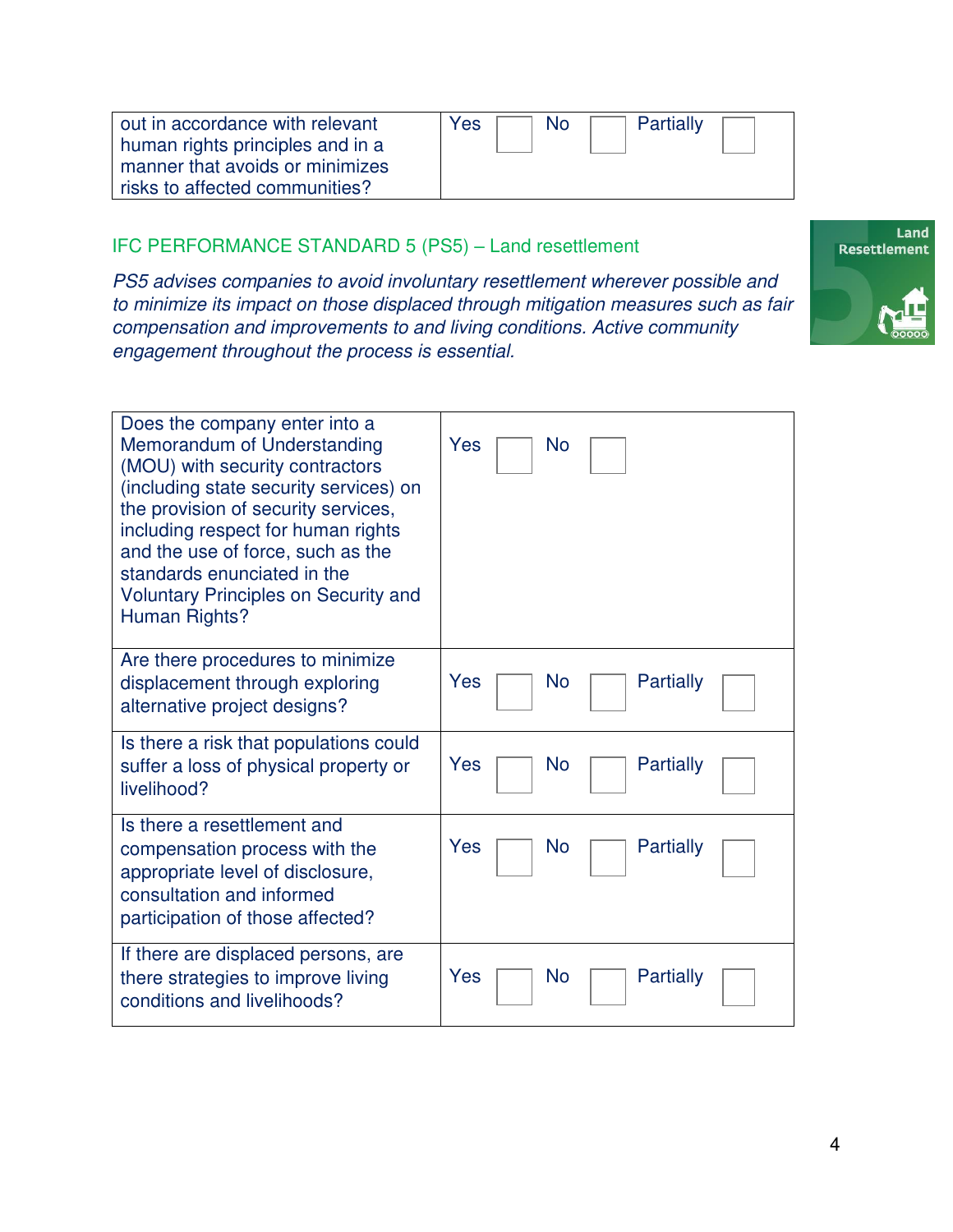5

#### IFC PERFORMANCE STANDARD 6 (PS6) – Biodiversity Conservation and Sustainable Management of Living Natural Resources

PS6 recognizes that protecting and conserving biodiversity, maintaining ecosystem services, and managing living natural resources adequately are fundamental to sustainable development.

| Is there a risk to or impact on<br>biodiversity, including habitats of high<br>biodiversity value and legally<br>protected habitats? | Yes<br><b>Partially</b><br>No |
|--------------------------------------------------------------------------------------------------------------------------------------|-------------------------------|
| Is there a significant risk to natural<br>resources? If so, are there measures<br>to mitigate impacts from natural<br>disasters?     | Yes<br>Partially<br>No        |
| Are there sustainable practices<br>employed, where appropriate?                                                                      | Yes<br>Partially<br>No        |

## IFC PERFORMANCE STANDARD 7 (PS7) – Indigenous People

PS7 seeks to ensure that business activities minimize negative impacts, foster respect for human rights, dignity and culture of indigenous populations, and promote development benefits in culturally appropriate ways.

| Are indigenous populations affected                                  | Partially |
|----------------------------------------------------------------------|-----------|
| or at risk of being affected by the                                  | Yes       |
| project?                                                             | No        |
| Are there positive or negative<br>impacts on indigenous populations? |           |



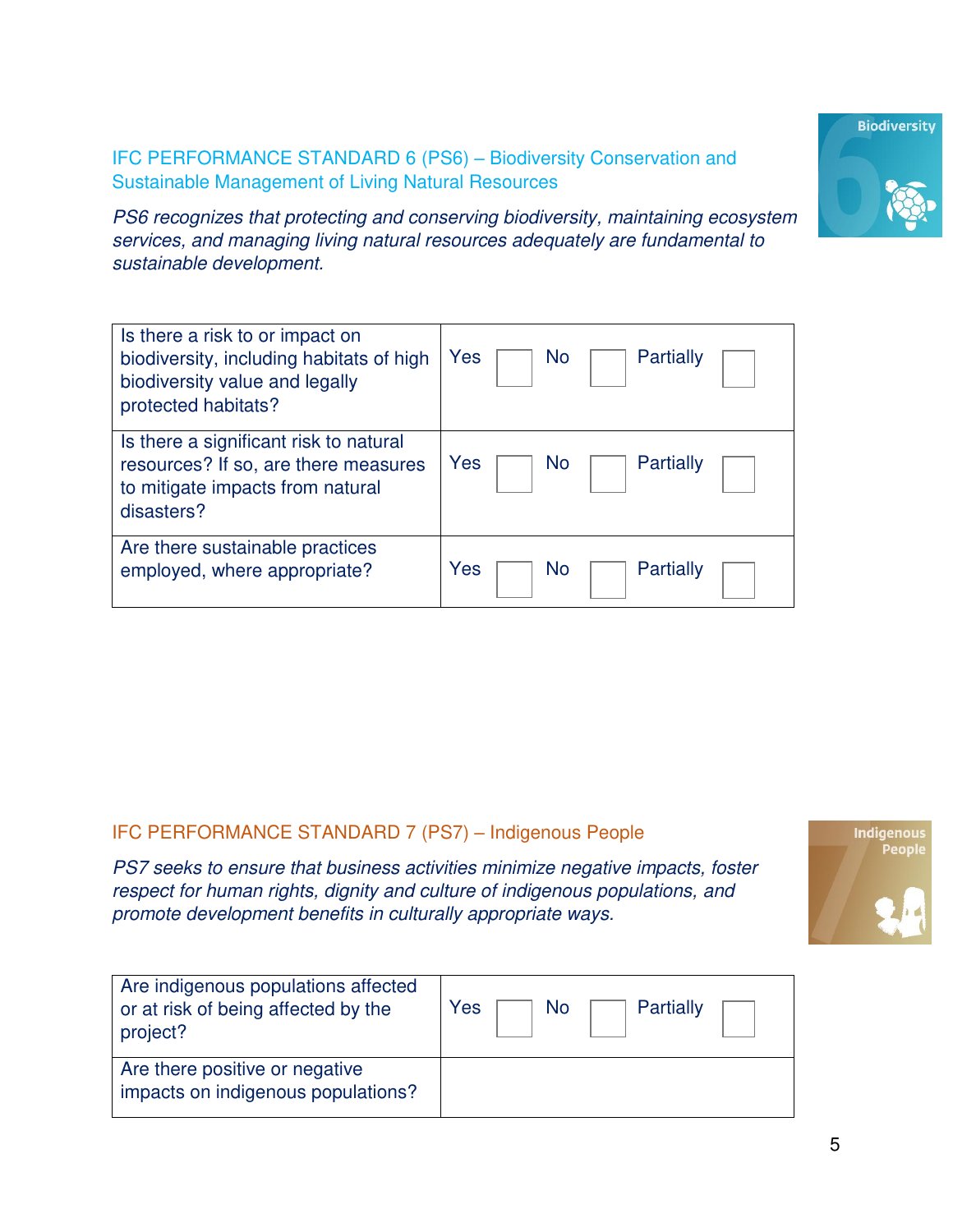|                                                                                                                                                                                | Yes<br>Partially<br>No        |
|--------------------------------------------------------------------------------------------------------------------------------------------------------------------------------|-------------------------------|
| Are there significant risks to the<br>rights, dignity, knowledge, practices<br>and culture of indigenous peoples?                                                              | Yes<br>Partially<br>No.       |
| If there is a risk of adverse impacts of<br>the project on communities of<br>indigenous peoples, are there<br>measures in place to minimize or<br>compensate for such impacts? | Yes<br>Partially<br>No        |
| Are there measures to ensure the<br>free, prior, and informed consent of<br>indigenous peoples throughout the<br>life cycle of the project when<br>warranted?                  | Yes<br>Partially<br><b>No</b> |

## IFC PERFORMANCE STANDARD 8 (IFC8) – Cultural Heritage

PS8 aims to guide companies in protecting cultural heritage from adverse impacts of project activities and supporting its preservation. It also promotes the equitable sharing of benefits from the use of cultural heritage.



| Are there potential impacts on<br>designated heritage or cultural sites<br>such as graves, shrines, place of<br>worship?                             | Yes<br><b>Partially</b><br>No |
|------------------------------------------------------------------------------------------------------------------------------------------------------|-------------------------------|
| Are there potential risks to areas of<br>archeological importance?                                                                                   | Yes<br>Partially<br>NΟ        |
| Are there processes or procedures to<br>protect cultural heritage from the<br>adverse impacts of project activities<br>and support its preservation? | Yes<br>Partially<br>ΝO        |